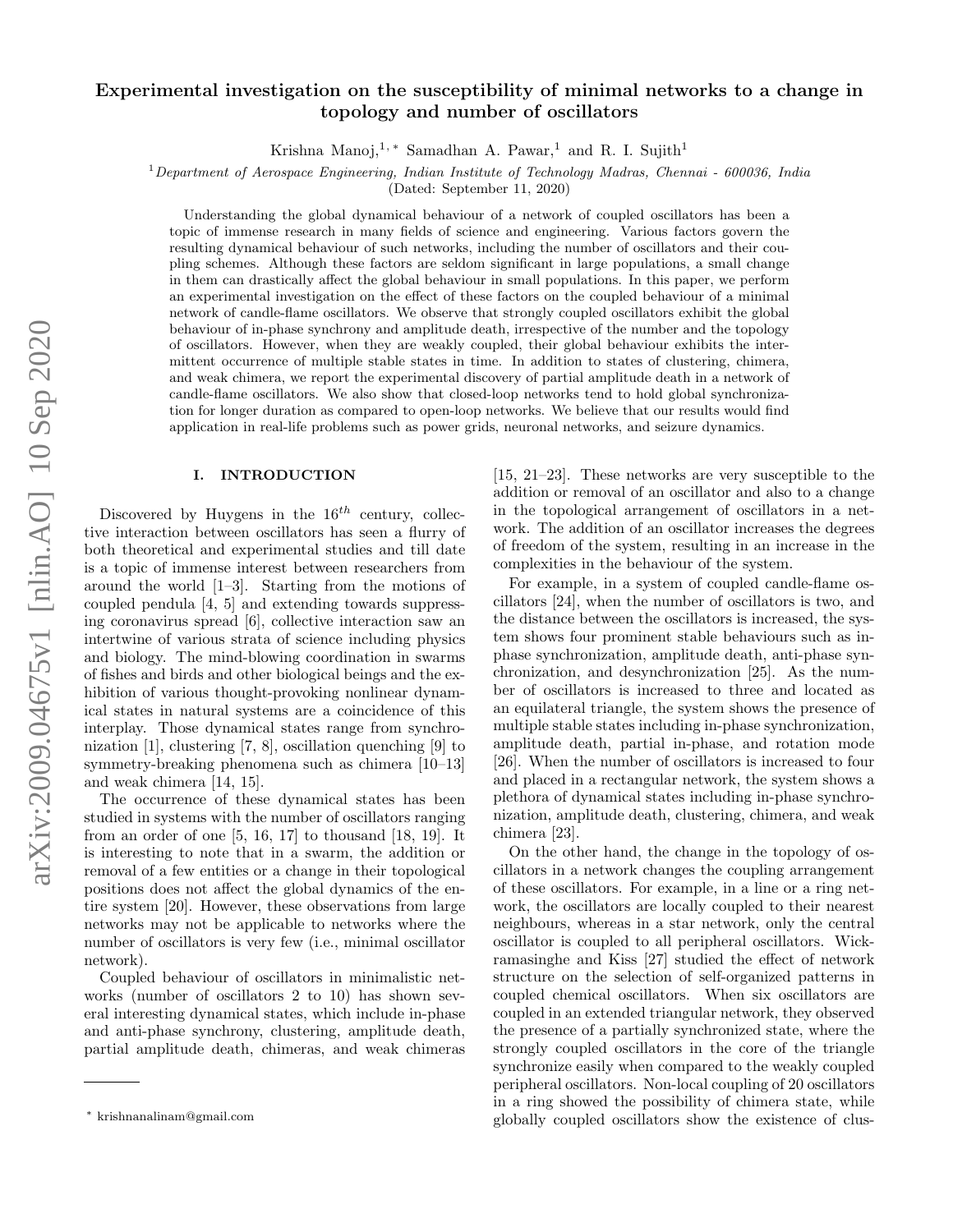tering state. They also observed that chaotic oscillators coupled in a closed-loop topology (e.g., square, triangle, or ring) undergo faster synchrony than those coupled in an open-loop topology (e.g., linear or star).

A theoretical study on Kuromoto oscillators by Ashwin and Burylko [14] showed the existence of weak chimera in the coupled behaviour of minimal closed-loop networks consisting of 4, 6, and 10 oscillators. Later, a study conducted by Hart et al. [16] reported the presence of various dynamical states including bare minimum chimera, global synchrony, and clusters in a network of four optoelectronic oscillators for the variation of global coupling strength and coupling delay between the oscillators. The study by Wojewoda et al. [15] on three coupled pendula uncovered the state of weak chimera in an experimental system. Recently, Sharma [22] observed the states of partial amplitude death and phase-flip bifurcation in a system of three theoretical time-delay coupled relay oscillators. Although all aforementioned studies separately provide insights on the role of coupling structure and number of oscillators on the dynamical behaviour of a network, none of the experimental studies so far has comprehensively delineated the explicit dependence of the global behaviour of the same network on the change in the number of oscillators, the coupling topology, and the strength of coupling between the oscillators.

In the present study, we perform an experimental investigation on the coupled behaviour of a minimal network of candle-flame oscillators. We investigate the coupled behaviour of these oscillators by changing the number of oscillators in a network and locating them in various topological arrangements. For a given number of oscillators, we examine two types of topological arrangements such as closed-loop (triangle, square, and annular) and open-loop (linear and star) networks. In a closedloop network, the oscillators are symmetrically coupled, whereas, in an open-loop network, they are asymmetrically coupled. Subsequently, we characterize the dynamical states observed for each of these topological arrangements for the variation in distance between oscillators.

We observe that when the distance between the oscillators is small, the network of oscillators exhibits the states of in-phase synchronization  $(d = 0 \text{ cm})$  and amplitude death  $(d = 1$  cm) irrespective of the number or the topological arrangement of oscillators in the network. When the distance between the oscillators is large  $(d > 2$  cm) and the number of oscillators is greater than two, we observe that the system behaviour alternately switches between one stable dynamical state to another stable dynamical state in time, for a fixed topological arrangement of oscillators in a network. With the observation of multiple stable states, we could sketch the percentage occurrence of each state at a given distance and topology. In our study, we report the occurrence of various dynamical behaviours such as clustering, rotating clustering, desynchrony, weak chimera, and chimera. We also present the first observation of partial amplitude death in the experimental system of coupled candle-flame oscillators. Due to the symmetric nature of coupling in closed-loop topologies, the oscillators arranged in such a topology exhibits increased synchrony and stability when compared to those in an open-loop topology.

## II. EXPERIMENTAL SETUP

Candle-flame oscillators are one among the simplest and economical oscillators which exhibit various complex dynamical behaviours including synchronization [24], amplitude death [25, 26], phase-flip bifurcation [25] and, clustering, chimeras and weak chimeras [23]. In all these studies, the candle-flame oscillators used are made by bundling three or more candles together and lighting them to form a compound flame, which exhibits limit cycle oscillations. However, experiments with such candle-flame oscillators are susceptible to uncertainity due to various inherent disturbances. These disturbances include uneven evaporation and burning of candles in an oscillator, leading to an uneven reduction in their heights and maintenance of vertical orientation of the wick. Therefore, the manufacturing of a candle consisting of four wicks deems to make the experiments easier and less cumbersome, by enhancing the repeatability with an evenly burning oscillator having stronger oscillations sustaining for a longer duration.

In experiments, we make a candle-flame oscillator of length 12 cm and a diameter of 2 cm with four wicks placed in a square arrangement being 1 cm apart, as shown in Fig. 1. The candle-flame oscillator created using a single candle with four wicks exhibits limit cycle oscillations with nearly the same amplitude and frequency as the earlier used candle-flame oscillator made up of multiple candles [25]. In order to study the effect of the number of oscillators in a network and the change in the topology of coupling between the oscillators, we couple two to four such candle-flame oscillators and measure their dynamical response for every coupling configuration. The number of ways in which oscillators can be arranged in a network topology depends on the number of oscillators interacting in the system (see Fig. 2). We note that the interaction of oscillators in a network is primarily influenced by their nearest neighbours. Therefore, we indicate the connected neighbours of an oscillator by its degree [28].

In the case of two oscillators in (Fig. 2a), the only possible combination involves the mutual interaction between both the oscillators, assigning a degree of 1 for both the oscillators. When the number of oscillators in the system is increased to three as presented in (Fig. 2b), two topological arrangements are possible in the system. The straight (linear) topology of the network (Fig. 2b-i) where the central oscillator, having a degree of 2, is in the direct influence of peripheral oscillators, each having a degree of 1. In an equilateral triangular network (Fig. 2b-ii), each oscillator interacts with every other oscillator with equal strength and, therefore, the degree of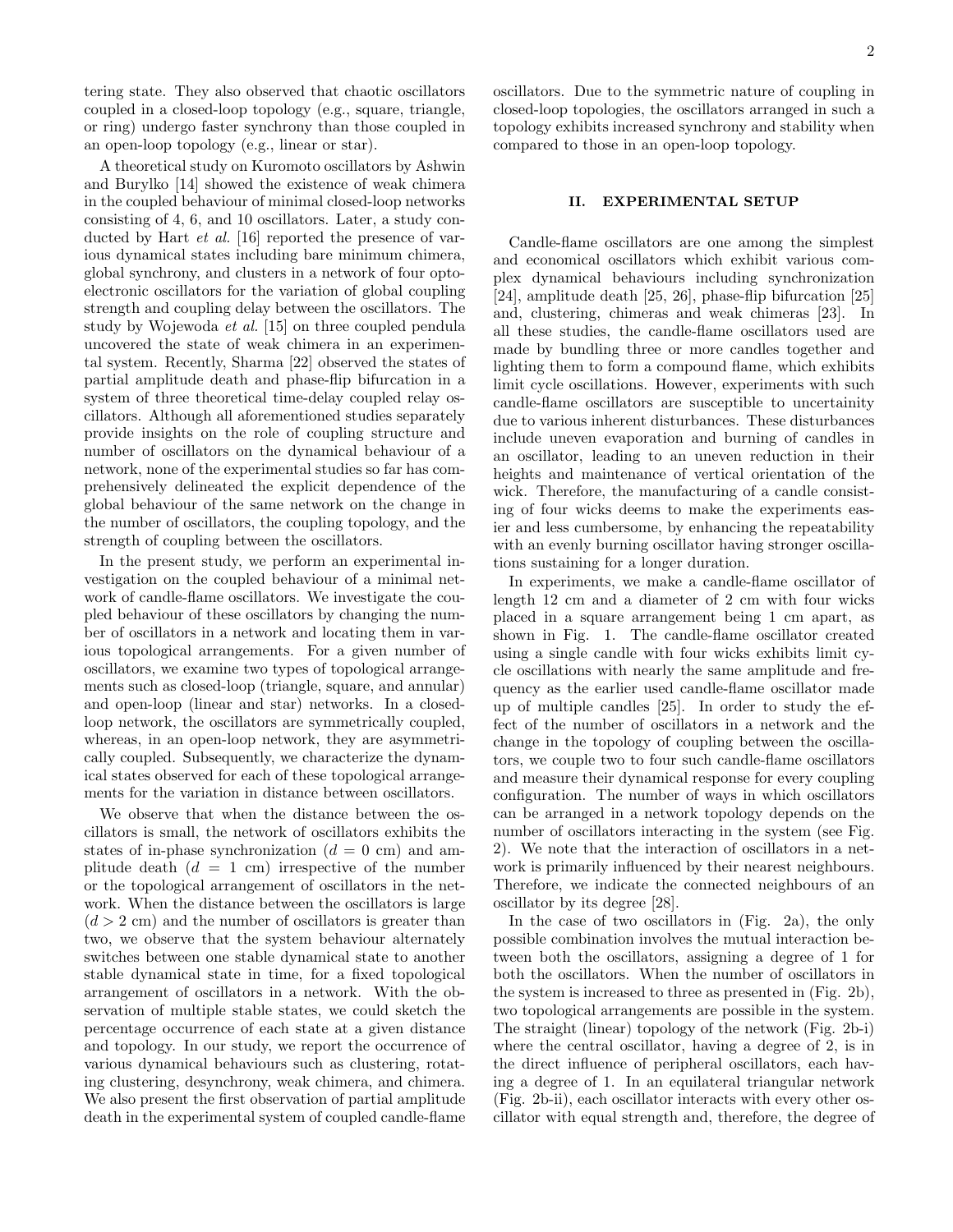

FIG. 1. (a) Schematic of the candle-flame oscillator. (b) A normal image of the flame luminosity and (c) a filtered CH\* chemiluminescence image of a candle-flame oscillator. (d) Time series of the global heat release rate fluctuations in the flame (I), presenting self-sustained limit cycle oscillations shown by an isolated candle-flame oscillator. (e) The amplitude spectrum corresponding to these oscillations shows a dominant frequency of  $11.46 \pm 0.2$  Hz.



FIG. 2. Various network topologies possible with the number of candle-flame oscillators as (a) two, (b) three, and (c) four. The degree of each node corresponds to the number of its nearest neighbours which is marked on each oscillator. The arrows indicate the presence of bidirectional coupling between the nearest oscillators, and the surface to surface distance between the oscillators connected by the arrows, referred to as link distances  $(d)$ , are kept constant in a network. The link distance is normalized using the radius (1 cm) of the candleflame oscillator, as shown in Fig.  $1(a)$ .

each oscillator remains 2. For the case where the number of oscillators is increased to 4, the number of networks possible also increases. Three such networks are investigated in this study, namely straight (Fig. 2c-i), star (Fig. 2c-ii), and square (Fig. 2c-iii), where the degree of each oscillator is also indicated.

An acrylic platform with markings for each of the topological arrangement is used to mount these oscillators during experiments. The platform is placed on a table having a height of 80 cm from the ground to avoid ground effects on the dynamics of the coupled oscillators. All experiments are performed in a completely dark closed room with quiescent ambient conditions. After fixing the link distance and topological arrangement, high-speed imaging of each experiment is performed. The position of the camera is varied for each topology to obtain distinct flames for each oscillator in a single frame. The dynamics produced by the candle-flame oscillators are captured using a high-speed imaging technology of iPhone7S (frame rate of 240 Hz) fitted with a CH\* chemiluminescence filter (wavelength of 435 nm and 10 nm full width at half maximum) for 60 s. The filter facilitates the removal of noisy fluctuations associated with the black body emission of the soot in the flame (see Fig. 1b) and provides information about the actual heat release rate fluctuations (indicated in blue in Fig. 1c) present in the flame [29] of a candle-flame oscillator.

The instantaneous value of the global heat release rate fluctuations  $(I)$  is obtained by summing up the local brightness values of the flame in a given frame (as shown in Fig. 1c) and a time series of such fluctuations is obtained by performing the same operation for the entire video. The limit cycle oscillations exhibited in the heat release rate by an isolated oscillator are presented in Fig. 1(d) and the amplitude spectrum of these oscillations are shown in Fig. 1(e). We observe the natural frequency of an isolated oscillator as  $11.46 \pm 0.2$  Hz. The frequency resolution in the amplitude spectrum of the signal is approximately 0.017 Hz, calculated as the ratio of sampling frequency to the total number of samples (Frequency resolution =  $F_s/N_s = 240/14400 = 0.017$ . At least 20 experiments are performed for each topological arrangement and the percentage occurrence of each dynamical state is calculated taking into account all these experimental trials. Further analysis of the data obtained was performed using various tools from time series analysis and synchronization theory [1].

### III. RESULTS AND DISCUSSION

The coupled interaction between candle-flame oscillators in a network engenders a plethora of dynamical states [23–26]. We will begin our discussion on the dynamics observed in a pair of coupled candle-flame oscillators and then move on to present the various dynamical states observed when the number of oscillators in the network is increased to three and four. As we observe multiple stable dynamical states at higher distances, we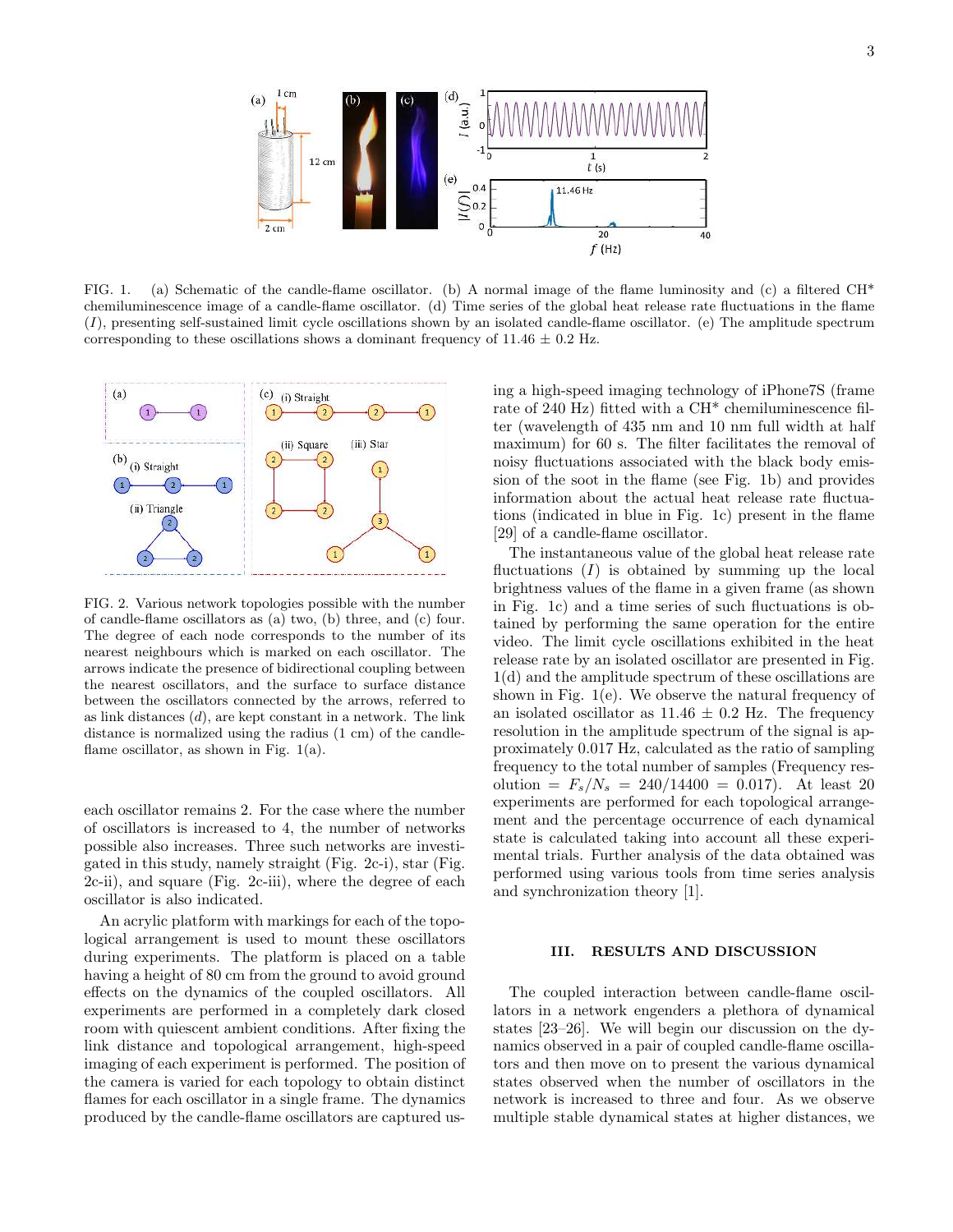present the percentage occurrence of each state at a given distance and topology, after the describing the synchronization properties (in terms of phase and frequency locking) individual dynamical state of the network. Finally, we investigate the various dynamical behaviour observed in an annular topology consisting of five to seven candleflame oscillators.

In a network of two candle-flame oscillators (Fig. 2a), as the distance between them is varied, we observe the existence of four dynamical states. These states include in-phase synchronization (for  $d \leq 0.5$ ), amplitude death (for  $0.75 < d < 1.25$ ), anti-phase synchronization (for  $1.5 < d \leq 3.5$ , and desynchronization (for  $d > 3.5$ ). The existence of these states is asymptotically stable in time. In our subsequent analysis, the distances corresponding to each of these dynamical states (i.e.,  $d = 0$  for in-phase synchronization,  $d = 1$  for amplitude death,  $d = 3$  for anti-phase synchronization, and  $d = 4$  for desynchronization) are subjected to various topological arrangements when the number of oscillators in the network is increased to 3 and 4 (Fig. 2b,c). These results are consistent with the findings in two candle-flames oscillators each consisting of a bundle of four candles by Manoj et al. [25].

When the link distances between two candle-flame oscillators are of  $d = 0$  and 1, we observe dynamical states of in-phase synchronization and amplitude death, respectively (Fig. 3). In the case of in-phase synchronization, all oscillators reach their corresponding maximum and minimum amplitudes simultaneously; thus, exhibiting a phase-shift of nearly 0 deg between their oscillations (Fig. 3a). A uniform and nearly identical motion of all oscillators in the network is observed during in-phase synchronization. We observe that the variation in the number of oscillators or a change in the network topology for a fixed number of oscillators, for  $d = 0$ , does not disturb the existence of in-phase synchronization observed in candle-flame oscillators (as seen in Fig. 3b). On the other hand, the state of amplitude death is characterized by simultaneous quenching of oscillations in both the oscillators, where all the oscillators theoretically reach a homogenous steady state, but in experiments, they show minimal noisy fluctuations around the mean value of zero (Fig. 3c). Similar to the behaviour of candle-flame oscillators at  $d = 0$ , the existence of amplitude death is observed for  $d = 1$  in all oscillators irrespective of their number and the network topology (not presented here for brevity). Thus, the presence of stronger coupling between the oscillators at small link distances  $(d = 1, 2)$ and the existence of high stability of the dynamical states might be a plausible reason for the occurrence of these invariant states in a network of candle-flame oscillators. However, this observation is not true for the case where the link distances between oscillators are larger than 2  $(i.e., d > 2).$ 

As the number of oscillators in a network is increased, the possible ways of constructing networks also change (Fig. 2). When the number of oscillators becomes greater than 2, at higher distances, we observe an increase in the



FIG. 3. Time series of the global heat release rate fluctuations  $(I_1 \text{ and } I_2)$  corresponding to (a) in-phase synchronization  $(d = 0)$  and (c) amplitude death  $(d = 1)$  obtained from coupled pair of oscillators. (b) Snapshots of the candle-flame oscillators corresponding to different network topologies, as discussed in Fig. 2 for link distances that correspond to inphase synchronization  $(d = 0)$ .

complexity of coupled dynamics exhibited by the network of candle-flame oscillators. We witness the emergence of several symmetry-breaking states (as shown in Figs. 4 to 6) where the network dynamics tend to exhibit multiple stable states of coupled oscillations for a specified distance and topology of oscillators (Fig. 7). Note that each dynamical state is observed for a minimum of 100 oscillatory cycles and, therefore, we do not consider them as transient dynamics. The coupled dynamics of oscillators gradually shifts from one dynamical state into another with time. This transition happens either via a transient change in the frequency of a few oscillators or a momentary quenching of a few oscillators, observed for approximately 3 to 5 s (a maximum of 50 cycles), to adjust their dynamics to achieve the subsequent dynamical state. Furthermore, we do not specify the distances corresponding to each dynamical state discussed in Figs. 4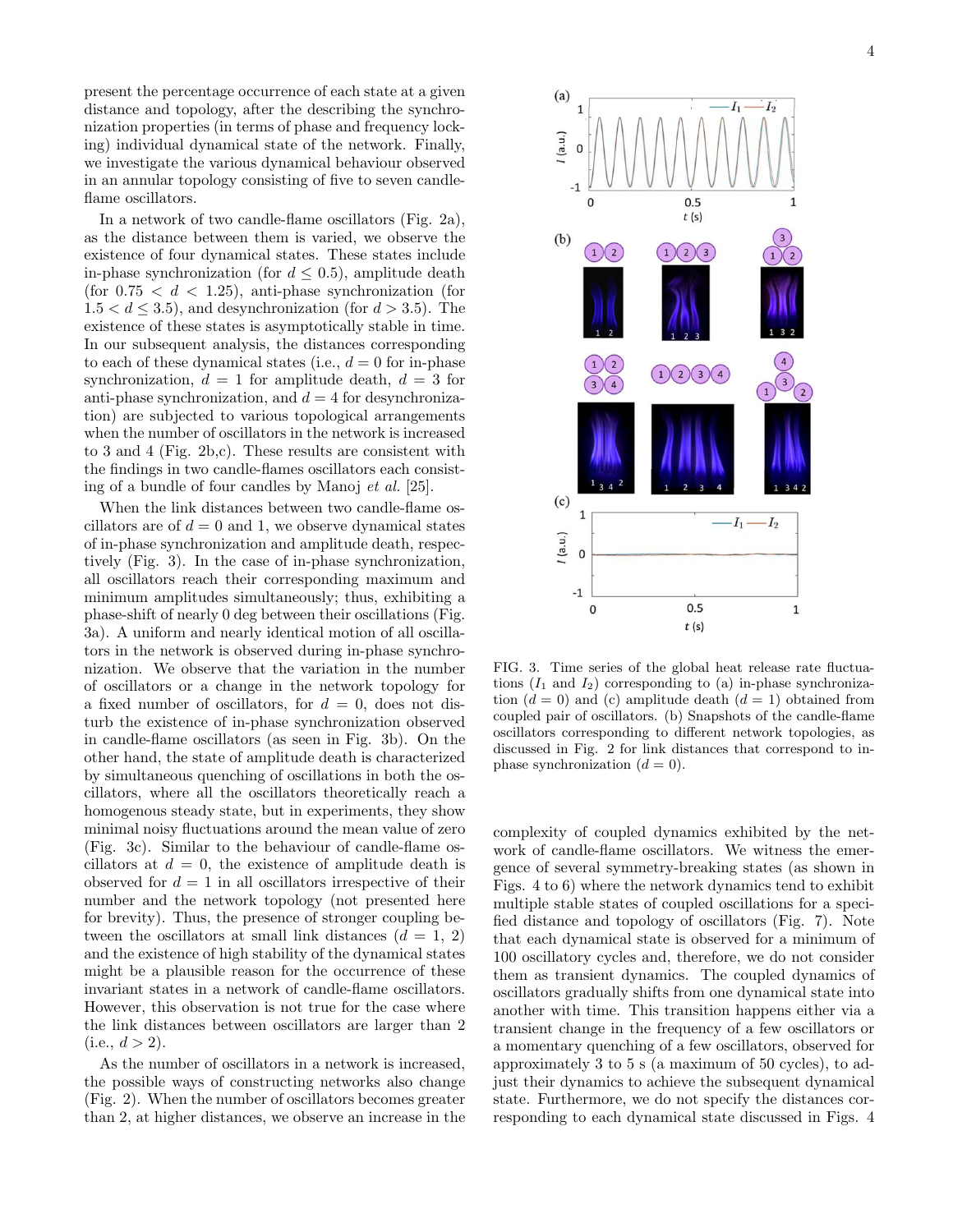

FIG. 4. (I) Temporal variation of the relative phase  $(\Delta \Phi)$ between a pair of oscillators and (II) the dominant frequencies  $(f)$  of all oscillators for the dynamical states of (a) clustering, (b) weak chimera, (c) desynchronization, and (d) rotating clusters observed in a network of three coupled candle-flame oscillators.

to 6, as multiple dynamical states are observed for a given distance and vice versa (multiple distances for which we observe a given dynamical state). An overall description of the occurrence of these states is summarized in Fig. 7.

To characterize the coupled dynamics exhibited by a network of three and four candle-flame oscillators, we plot the temporal variation of the instantaneous phase difference between the pair of oscillators. The absolute value of the relative phase (wrapped between -180 deg to 180 deg) is obtained after applying the Hilbert transformation [1] on the signal, as shown in Fig. 4(I). The synchronization characteristics of oscillator pairs in a network decide the global behaviour of the network. A bar chart depicting the dominant frequency of each oscillator at a given state is shown in Fig. 4(II).

When the number of oscillators in the network is three, we observe four possible states of coupled dynamics as the topology and the distance between the oscillators in a network are varied (Fig. 4a-d). In Fig. 4(a), we plot the dynamical features of the state of clustering of oscillators, where three oscillators exhibit an equal frequency and maintain a constant phase difference between each other. During clustering, the phase difference between the oscillator pairs  $\{1, 2\}$ ,  $\{2, 3\}$ , and  $\{3, 1\}$  are nearly 84 deg, 152 deg, and 68 deg, respectively (Fig. 4a-I), and all oscillators exhibit a dominant frequency of 11.03 Hz (Fig. 4a-II). We further notice that the occurrence of the clustering state in a network topology depends on the degree of each oscillator. This type of clustering is witnessed in a triangular (closed-loop) network, where we do not observe the phase shift between the oscillators at 0 or 180 deg (usually observed in the literature [7]). The unstable nature of maintaining 0 or 180 deg due to



FIG. 5. (I) The temporal variation in the relative phase  $(\Delta \Phi)$ between a pair of candle-flame oscillators and (II) the dominant frequency  $(f)$  of each oscillator for the states of  $(a)$ ,  $(b)$ clustering, (c) chimera, and (d) weak chimera observed in a network of four coupled candle-flame oscillators.

the closed-loop arrangement with three oscillators is a possible reason behind such a state of clustering.

In Fig. 4(b), we show the dynamical behaviour of the state of weak chimera [14] observed in a three-oscillator network. The state is characterized by the presence of a pair of frequency synchronized oscillators, which are desynchronized with the third oscillator due to a difference in the frequency. During weak chimera (Fig. 4b), the oscillator pair {1, 2} are anti-phase synchronized and their synchronization frequency is 11.99 Hz, whereas the oscillator 3 is desynchronized with the pair  $\{1, 2\}$  as it exhibits a frequency of 10.39 Hz. We also observe the presence of complete desynchrony in the system of three oscillators which can be observed from the presence of three different frequencies and the phase-drifting behaviour of the relative phase between each pair of oscillators (Fig. 4c-I). The oscillators 1, 2, and 3 exhibit three different frequencies which are 11.84 Hz, 10.64 Hz, and 11.99 Hz, respectively (Fig. 4c-II).

A novel type of clustering dynamics observed in a network of three mutually coupled oscillators is called rotating clusters, where we observe the temporal switching from one type of cluster to another type of cluster. To elaborate, the system exhibiting a particular form of clustering transitions into another form of clustering in time. Both the forms of clustering observed in a rotating clustered state need not have identical frequencies (Fig. 4d-II). Here, we observe two types of clustering: in the first type, oscillators 2 and 3 are in-phase synchronized and they are anti-phase synchronized with the oscillator 1. This state of clustering is marked in Fig. 4(d) as  $Cluster_1$ , having a frequency of 11.28 Hz as marked in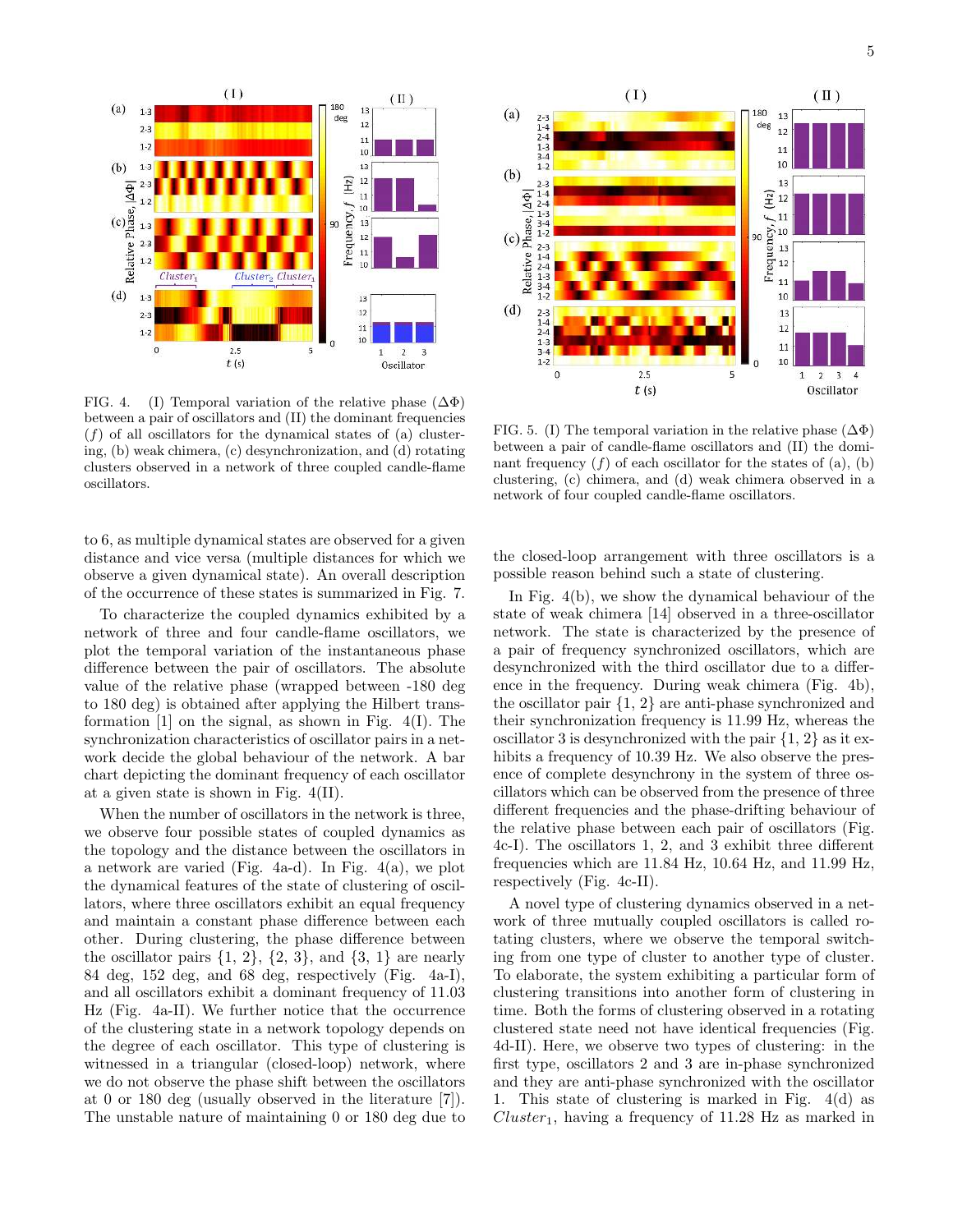violet in Fig. 4(d-II). On the other hand, in the second type of clustering, oscillators 1 and 2 are in-phase synchronized, and they are anti-phase synchronized with the oscillator 3. This type of clustering is marked in blue as Cluster<sub>2</sub> having a frequency of 11.08 Hz in Fig.  $4(d)$ . Such a phenomenon is predominantly observed in the straight configuration, where the oscillator in the centre has a degree of two and that on the edges have a degree of one.

In the case of a network of four oscillators, we primarily observe two types of clustered states. In the first type of the clustered state (Fig. 5a), we observe a pair of clusters having two oscillators each. The oscillator pairs  $\{1, 3\}$ and {2, 4} are in-phase synchronized and between these clusters, we observe anti-phase synchronization. All four oscillators in the clustering state show a dominant frequency of 12.31 Hz. Conversely, in the other type of the clustered state (Fig. 5b), one cluster consisting of three oscillators (1, 2, 4) which is anti-phase synchronized with another cluster with a single oscillator (3). Here, every oscillator in the network exhibits a frequency of 12.09 Hz.

Due to the presence of desynchrony in the system of candle-flame oscillators, we observe the occurrence of symmetry-breaking phenomena such as chimera (Fig. 5c) and weak chimera (Fig. 5d). During the state of chimera, we notice the coexistence of a synchronized pair and a desynchronized pair of oscillators in a network of four oscillators [16]. In the state of chimera, the oscillator pair {2, 3} are synchronized and oscillate at a frequency of 11.51 Hz (Fig. 5c-I). The other oscillators 1 and 4 having frequencies of 11.03 Hz and 10.87 Hz, respectively, are desynchronized with each other and also with the synchronized pair of oscillators (Fig. 5c-II). During the occurrence of weak chimera (Fig. 5d), oscillators {1, 2, and 3} are frequency synchronized having equal frequencies of 11.69 Hz, while oscillator 4 is desynchronized with all three oscillators and has a frequency of 11.09 Hz.

Apart from the aforementioned either oscillatory or completely quenched (amplitude death) states of coupled dynamics, we also witness the first observation of a dynamical state called partial amplitude death (PAD) in a mutually coupled network of four candle-flame oscillators. Partial amplitude death is characterized by the coexistence of nearly quenched states and oscillatory (limit cycle) states in a system of coupled oscillators [22, 30]. We observe two variants of PAD states in our system. In the first type of PAD (Fig. 6a) observed in the straight configuration of four oscillators (Fig. 2c-i), the outer oscillators (1 and 4) are in the quenched state and the inner two oscillators (2 and 3) are in the oscillatory state. To elaborate, we observe that the oscillators on either edge having a degree of 1 are quenched, while the other two oscillators in the middle having a degree of 2 are in a state of desynchronized oscillation. In another form of PAD (Fig. 6b) observed in the star configuration of four oscillators (Fig. 2c-iii), the central oscillator 1 exhibits limit cycle oscillations and the other oscillators (2, 3, and 4) that surround the central oscillator are in the quenched



FIG. 6. (a), (b) The time series of the global heat release rate fluctuations  $(I)$  observed during two different variants of partial amplitude death states observed in the network of four coupled candle-flame oscillators.

state. Here, the three oscillators on the periphery having a degree of 1 are quenched and that at the centre having a degree of 3 remains in an oscillatory state. We believe that a system with the coexistence of oscillators having a degree of 1 and a higher degree is pertinent for the exhibition of PAD. The oscillator having degree 1 in such systems would be quenched while the oscillators having a higher degree would remain oscillatory at a particular strength of the coupling between oscillators.

Having discussed all the dynamical states observed in a network of coupled candle-flame oscillators individually in Figs. 3 to 6, we now move our attention to categorizing the occurrence of these states in networks of 3 and 4 oscillators when the link distances between the oscillators are  $d = 3$  and 4 (Fig. 7a,b, respectively). As mentioned previously, when the number of oscillators in a network is greater than 2 and the distance between oscillators is larger  $(d > 2)$ , we observe the alternate occurrence of multiple stable states in its global dynamics. As a result, to account for all these states, we plot the percentage occurrence of each dynamical state observed at each topological arrangement (Fig. 7). Here, the percentage indicates the average time for which a given coupled behaviour of oscillators is observed in a system for an experimental duration of 60 s over 20 trials. To elaborate, in the case of a straight configuration with four oscillators placed at  $d = 3$  (Fig. 7a), we observe the occurrence of three dynamical states: clustering, chimera, and weak chimera. The percentage of occurrence of these states for the configuration is 42%, 27%, and 31%, respectively. Such description can be extended to other network topologies. The maximum standard deviation of the percentage occurrence of each dynamical state is approximately 13%.

From Fig. 7, we observe that for a closed-loop network (e.g., square network containing equal degree for all oscillators), one stable dynamical state of coupled oscillators dominates over the other states. For example,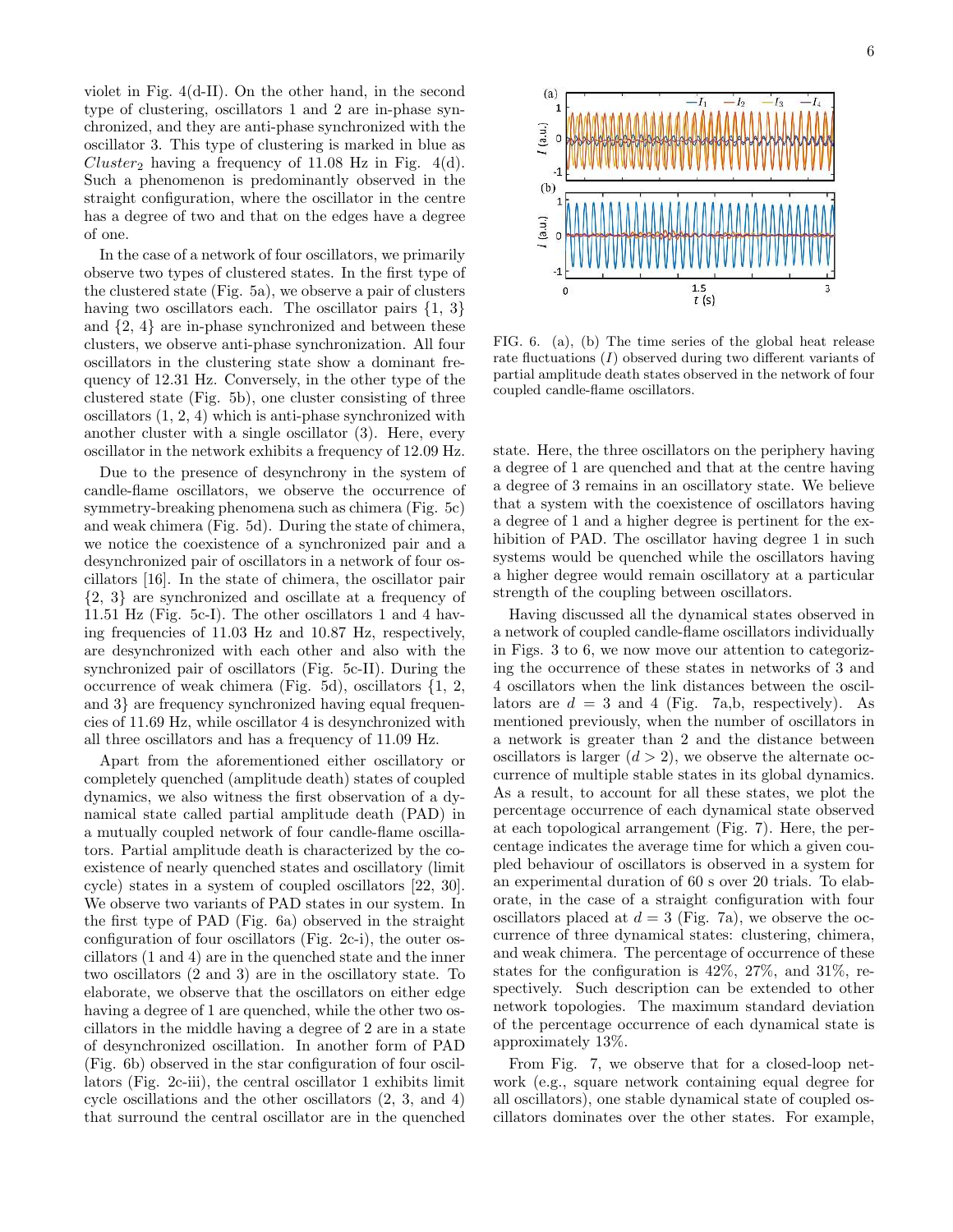

FIG. 7. Percentage occurrence of different dynamical states in a network of coupled candle-flame oscillators for a given number of oscillators (specified in braces) arranged in different configurations when the distance between the oscillators is (a)  $d = 3$  and (b)  $d = 4$ . Colour indicates the percentage of occurrence of a particular state in a given network topology.

for a square network of 4 oscillators with  $d = 3$  (Fig. 7a), we see the singular dominance of clustering in its global behaviour. Similarly, for the same network at  $d =$ 4 (Fig. 7b), chimera state dominates with 57 % than the states of clustering (28 %) and in-phase synchronization (15 %). However, such behaviour of oscillators is not as prominent in the case of a closed-loop triangular network. Furthermore, we observe that the number of stable states observed for a given number of oscillators is lesser for a closed-loop network as compared to open-loop networks. For example, in the case of three oscillators having a link distance of  $d = 4$ , we observe that the straight configuration displays four dynamical states, whereas the triangular configuration exhibits only two (Fig. 7b). We can also note that the global synchronization between all oscillators (state of in-phase synchronization) is observed only for closed-loop networks. We further note that the PAD states are observed only for open-loop topologies (straight and star configuration) with four oscillators. Similarly, we observe the existence of rotating clusters only in the open-loop topology (straight configuration) with three oscillators.

As we increase the link distance without changing the topology of the oscillators, we observe the increased existence of desynchrony in the system (as oscillators have different frequencies). To elaborate, for a given topological arrangement (say, the triangular network with 3 oscillators), as we increase the link distance from  $d = 3$  (Fig. 7a) to 4 (Fig. 7b), we observe an increase in the existence of states of weak chimera and a decrease in the occurrence of synchronized states such as in-phase synchronization and clustering. Moreover, as the number of oscillators  $(N)$  is increased from 3 to 4, we observe the emergence of states such as PAD and chimera along with the disappearance of states such as rotating clusters. We can

7

extend this argument and conjecture that as the number of oscillators is increased further  $(N > 4)$ , one can expect the vanishing of highly synchronous states such as in-phase synchronization and clustering in the global behaviour of an open-loop network. Further, it is also notable that the stability (the oscillatory cycles for which a state is exhibited) of the symmetry-breaking states (i.e., weak chimera and chimera) increases [31], with an increase in the number of oscillators,  $N > 4$ . In a network of four oscillators, we observe the occurrence of chimera state in every topology except for the square topology at a distance of  $d = 3$  (Fig. 7), where the highly stable nature of the clustering state restricts the oscillators from oscillating at different frequencies. The state of chimera in open-loop networks is observed to alternate between states of clustering and in-phase synchronization, called alternating chimera [23].

Having discussed the various dynamical behaviour exhibited by networks of candle-flame oscillators consisting of two to four oscillators placed in different topologies, we next move on to investigating the global dynamics of an annular (regular) network in detail (see Fig. 8). In this case, the effect of an increase in the number of oscillators from 5 to 7 at a fixed link distance of  $d = 3$  is investigated. In the network, as the oscillators are locally coupled to their nearest neighbours, all oscillators possess a degree of 2. From Fig. 7, we understood that closed-loop topologies tend to exhibit increased synchrony and stability as compared to open-loop topologies. In annular networks of oscillators, we primarily observe the states of clustering (CL), weak chimera (WC), and chimera (CH). For networks having more than four oscillators, the dynamical state consisting of two or more frequency synchronized groups (each group having oscillators with identical frequencies) with one or more oscillators having different frequencies in a group is categorized as weak chimera. Conversely, the state of chimera is manifested as the coexistence of a single group consisting of two or more synchronized oscillators with two or more desynchronized oscillators [4, 32]. Note that chimera state is a subset of weak chimera [33].

For link distances of  $d = 0$  and 1, we observe the state of in-phase synchronization and amplitude death, respectively, irrespective of the number of oscillators present in the annular networks. This is similar to the observation of these dynamical states in other network topologies discussed in Fig. 3. When the link distance between the oscillators is  $d = 3$ , the neighbouring oscillators have a tendency to exhibit anti-phase synchrony. According to Dange *et al.* [34], anti-phase synchrony is observed between the oscillators at  $d = 3$  due to the alternate shedding of vortices from neighboring oscillators. If the number of oscillators in a network is even, there exists a global synchrony, in the form of clustering, between the oscillators, where the neighbouring oscillators are locked at 180 degrees of phase shift and alternate oscillators are locked at 0 degrees of phase shift. Hence, global synchrony is maintained in an annular network at this value of d only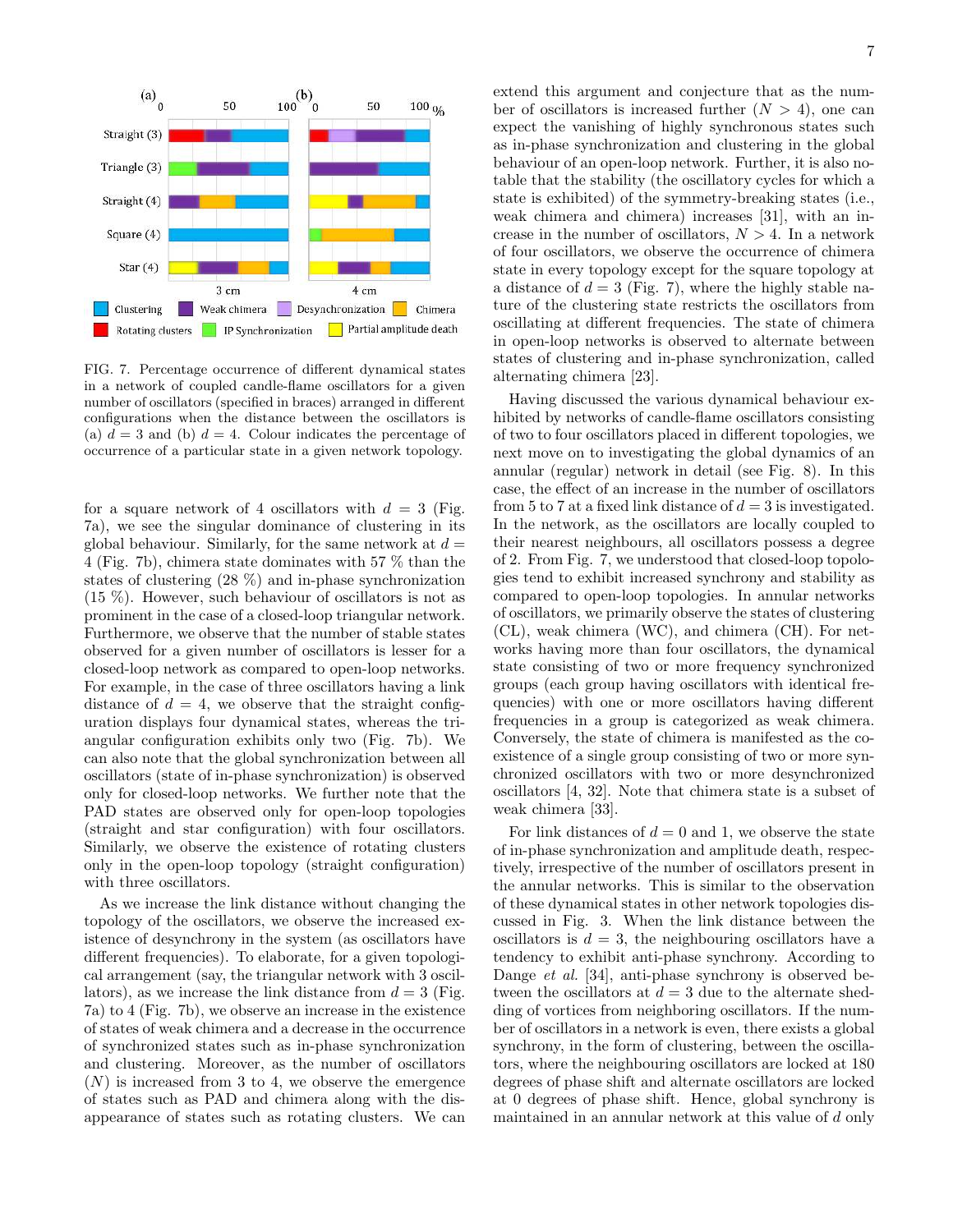

FIG. 8. (a)-(c) The effect of an increase in the number of oscillators on the global dynamics of an annular network consisting of five, six, and seven oscillators, respectively. (I) Schematic of annular network topology for different oscillators, (II) bar charts of dominant frequencies of oscillations corresponding to different dynamical states, namely clustering (CL), weak chimera (WC), and chimera (CH), and (III) percentage occurrence of these dynamical states in a given experiment for these annular networks. The numbers indicated in (a) is a reference number for each oscillator. Roman numerals in (II) indicate the different variants of the states of CL, WC and CH.

if the number of oscillators is even and not when it is odd. During the state of clustering, the network separates into two clusters consisting of equal number of oscillators. For example, in a square network of four oscillators, the state of clustering is observed with the formation of two clusters, each having two oscillators (Fig. 5a). Similarly, for an annular network of six oscillators (see Fig. 8b), we observe the formation of two clusters, each consisting of three oscillators. In both the cases discussed above, the formation of two clusters occurs such that adjacent oscillators belong to different clusters.

In contrast, in annular networks having odd number of oscillators with  $N > 3$ , we do not observe the existence of clustering states; however, we observe the occurrence of only chimera and weak chimera states. These states occur in various forms which are referred to as variants of the given dynamical state. As the number of oscillators in an annular topology is increased, we observe an increase in the number of variants of weak chimera and chimera states exhibited by these oscillators (Fig. 8). Here, the number of oscillators in each frequency synchronized group or the number of frequency synchronized groups is different in each variant of the weak chimera state. For example, we observe the existence of two vari-

ants of weak chimera in a network with five oscillators (Fig. 8a-II-i and Fig. 8a-II-ii) and four variants in the network with seven oscillators (Fig. 8c-II-i to Fig. 8c-IIiv). Similarly, we observe single variant of chimera state (Fig. 8a-II-iii) in a network with five oscillators and two variants (Fig. 8c-II-v and Fig. 8c-II-vi) in a network with seven oscillators. Thus, in an annular network of seven oscillators, we observe that the chimera states have a greater number of desynchronized oscillators (Fig. 8c-IIvi), as opposed to the annular network with five oscillators which predominantly has synchronized oscillators (Fig. 8a-II-iii). We also observe an increase in the percentage occurrence of chimera states as the number of oscillators is increased from five to seven (compare Fig. 8a-III and 8c-III) which, in turn, points towards the increase in the stability of these symmetry-breaking states in larger oscillator networks.

## IV. CONCLUSION

To summarize, in this paper, we investigate the dependency of parameters such as the number of oscillators, coupling topology, and the strength of interaction on the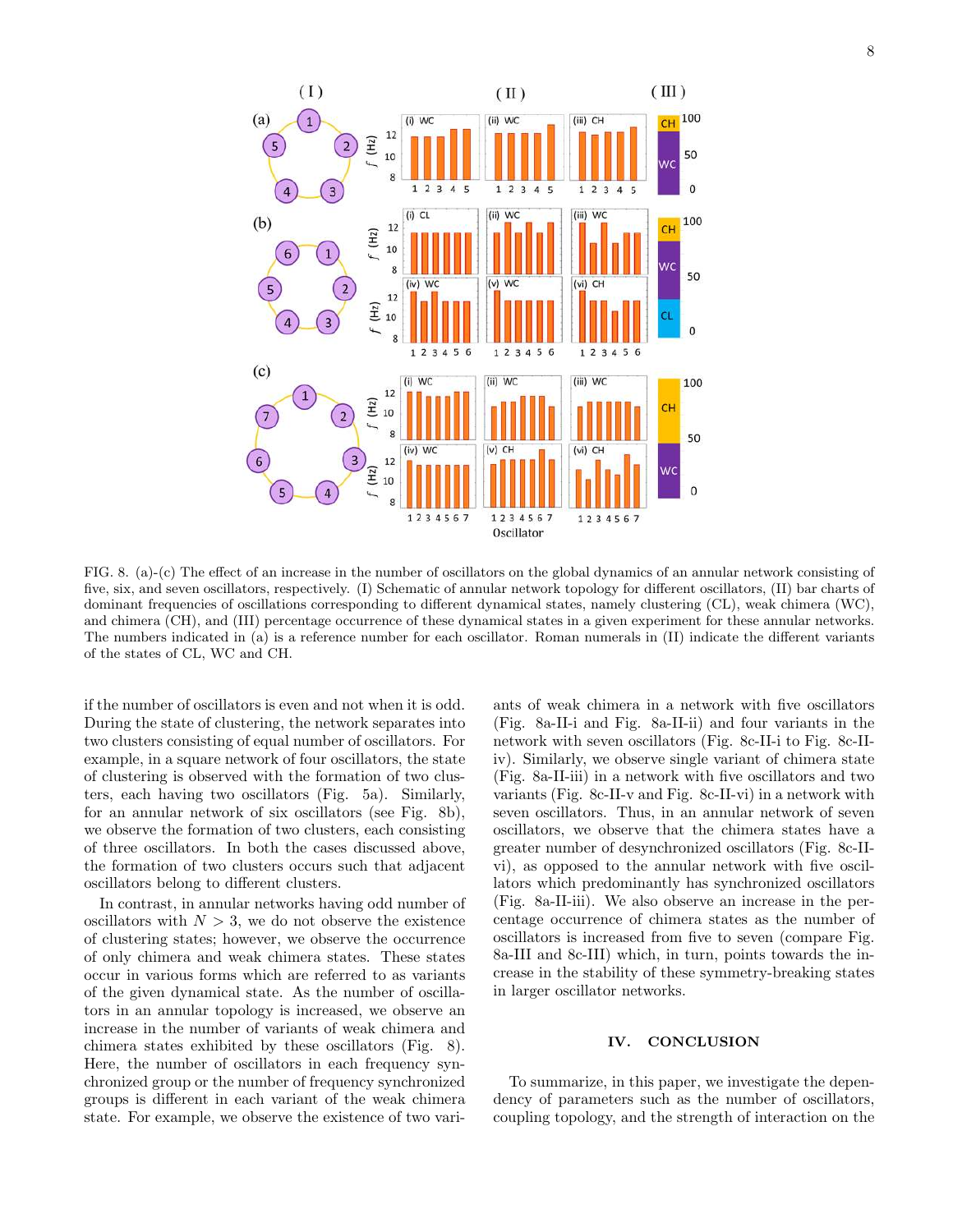global behaviour of a minimal network of limit cycle oscillators. Towards this purpose, we perform an experimental investigation on candle-flame oscillators, where the number of oscillators in a network is increased from 2 to 4, the oscillators are coupled in closed-loop (triangle and square) or open-loop (straight and star) networks and the strength of coupling between the oscillators is decreased by increasing the distance between them.

When the oscillators are very close to each other, the coupling strength between them is very high. As a result, global dynamical behaviours exhibited by these oscillators, i.e., the state of in-phase synchronization  $(d = 0)$ and amplitude death  $(d = 1)$ , are highly stable (sustained for longer duration). We also observe that the occurrence of these dynamical states is independent of other parameters, such as the number of oscillators and the network topologies considered in the study. However, as the distance between the oscillators is increased  $(d > 2)$ , we observe a dependency of the global behaviour of the network on these parameters, due to a decrease in the coupling strength between the oscillators. Such topological dependency of oscillators can be clearly depicted through the degree of each oscillator in a network. We observe the presence of multiple stable dynamical states that are alternately exhibited in time at a given distance between the oscillators. Therefore, we plot the percentage occurrence of these dynamical states for each network topology. These states include in-phase synchronization, amplitude death, clustering, rotating clusters, chimera, weak chimera, partial amplitude death, and desynchronization.

In annular networks with a fixed link distance between the oscillators, as the number of oscillators in the network is increased, we observe that the dynamics exhibited by networks consisting of even number of oscillators is different from those with an odd number. In an annular network consisting of an even number of oscillators placed at  $d = 3$ , the state of clustering is exhibited with the formation of two clusters, with adjacent oscillators being allotted in different clusters. Conversely, we observe only weak chimera and chimera states in networks with odd number of oscillators and the stability of chimera states increases as the number of oscillators in the network is increased.

Thus, the present experimental study highlights that coupled behaviour of limit cycle oscillators in minimal networks depends on the number of oscillators, the coupling strength between the oscillators, and the coupling structure/topology of these oscillators. Further investigation through mathematical models or numerical simulations of the system is needed to deepen the physical understanding on the dependence of the network topology on the coupled interaction of candle flame oscillators. We strongly believe that these results on topological dependence can be extended to other systems such as power grids [35], neuronal networks [36], vortex interactions in turbulence [37], and seizure dynamics [38]. Stability of national power grids and electrical grids is highly dependent on the synchrony in various critical infrastructure [35]. Healthy brains have sparse connectivity, whereas epileptic brain has rich connectivity with a modular structure which plays a role in the functional organization of the brain cells [36, 38]. Furthermore, the interaction of vortices in a turbulent flow governs its global dynamics [37].

### ACKNOWLEDGMENTS

We acknowledge the assistance of Mr. Thilakaraj and Mr. Anand (IIT Madras) in the development and construction of our experimental setup with deep gratitude. We are greaterful to Mr. Dave (ISSER Tirupati) and Mr. Kadokawa (Hokkaido University) for their help in experiments. This work is supported by ONRG, USA (Contract Manager: Dr. R. Kolar, Grant No.: N62909- 18-1-2061).

- [1] A. Pikovsky, M. Rosenblum, and J. Kurths, *Synchronization: A Universal Concept in Nonlinear Sciences*, Vol. 12 (Cambridge University Press, 2003).
- [2] S. Strogatz, *Sync: The emerging science of spontaneous order* (Penguin UK, 2004).
- [3] Y. Kuramoto, *Chaos and Statistical Methods: Proceedings of the Sixth Kyoto Summer Institute, Kyoto, Japan September 12–15, 1983*, Vol. 24 (Springer Science & Business Media, 2012).
- [4] E. A. Martens, S. Thutupalli, A. Fourrière, and O. Hallatschek, Proceedings of the National Academy of Sciences 110, 10563 (2013).
- [5] T. Kapitaniak, P. Kuzma, J. Wojewoda, K. Czolczynski, and Y. Maistrenko, Scientific Reports 4, 6379 (2014).
- [6] P. V. Savi, M. A. Savi, and B. Borges, arXiv preprint arXiv:2004.03495 (2020).
- [7] L. M. Pecora, F. Sorrentino, A. M. Hagerstrom, T. E.

Murphy, and R. Roy, Nature Communications 5, 1 (2014).

- [8] K. Premalatha, V. Chandrasekar, M. Senthilvelan, and M. Lakshmanan, Chaos 28, 033110 (2018).
- [9] G. Saxena, A. Prasad, and R. Ramaswamy, Physics Reports 521, 205 (2012).
- [10] D. M. Abrams and S. H. Strogatz, Physical Review Letters 93, 174102 (2004).
- [11] J. H. Sheeba, V. Chandrasekar, and M. Lakshmanan, Physical Review E 79, 055203 (2009).
- [12] E. Omelchenko, M. Wolfrum, and Y. L. Maistrenko, Physical Review E 81, 065201 (2010).
- [13] M. Shanahan, Chaos **20**, 013108 (2010).
- [14] P. Ashwin and O. Burylko, Chaos 25, 013106 (2015).
- [15] J. Wojewoda, K. Czolczynski, Y. Maistrenko, and T. Kapitaniak, Scientific Reports 6, 34329 (2016).
- [16] J. D. Hart, K. Bansal, T. E. Murphy, and R. Roy, Chaos